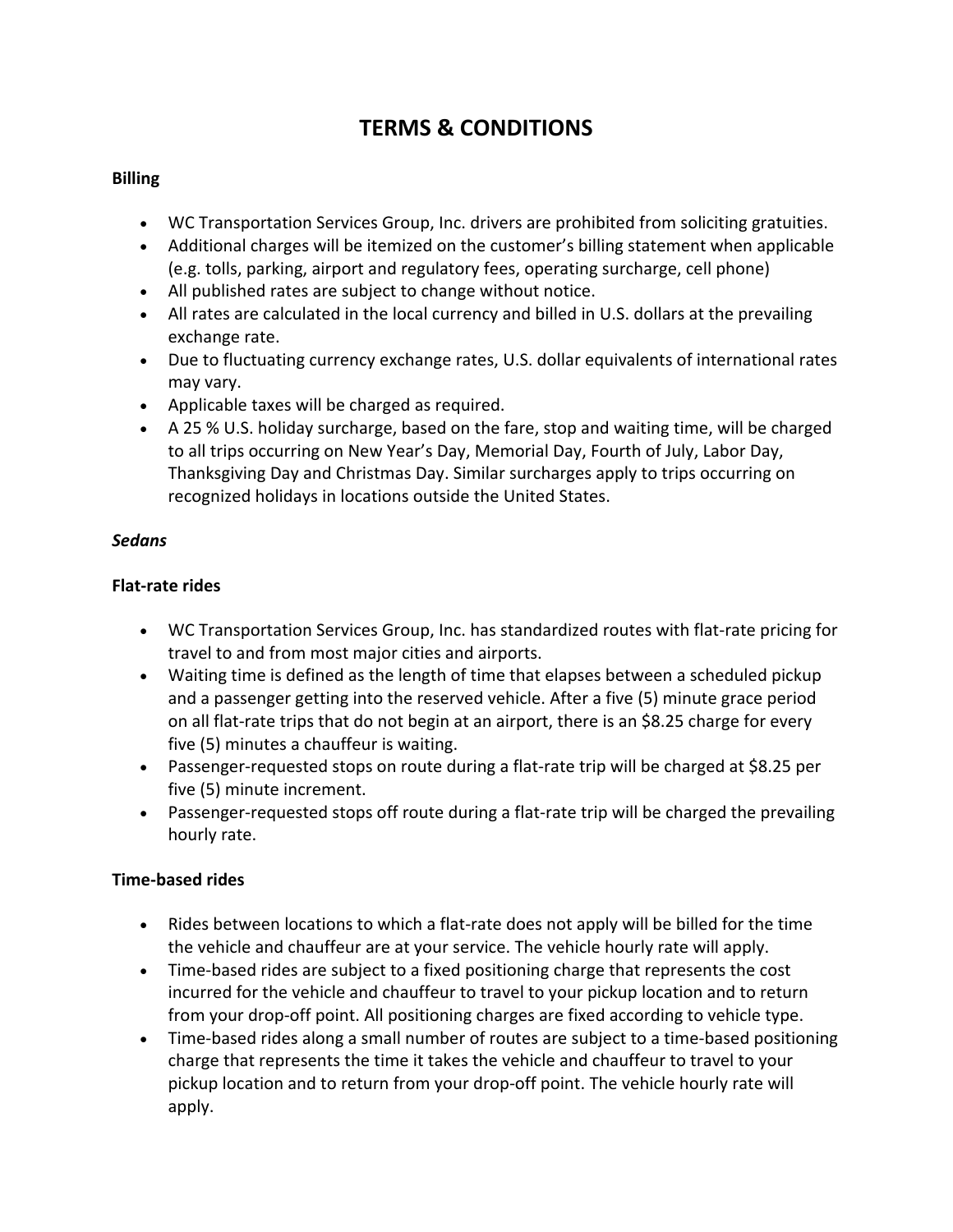■ Time-based charges are billed in 30-minute increments.

## **Non‐sedan vehicles (SUVs, limousines, vans, minibuses and motor coaches)**

- All non-sedan vehicles to which a flat-rate does not apply will be billed on an hourly basis.
- Rides between locations to which a flat-rate does not apply will be billed for the time the vehicle and chauffeur are at your service. The vehicle hourly rate will apply.
- Time‐based rides are subject to a fixed positioning charge that represents the cost incurred for the vehicle and chauffeur to travel to your pickup location and to return from your drop-off point. All positioning charges are fixed according to vehicle type.
- Time-based rides along a small number of routes are subject to a time-based positioning charge that represents the time it takes the vehicle and chauffeur to travel to your pickup location and to return from your drop‐off point. The vehicle hourly rate will apply.
- Time-based charges are billed in 30-minute increments.

## **Cancellation and no‐show fees**

Cancellation charges equal to the rate confirmed at time of reservation will apply unless:

- Sedans are cancelled more than two (2) hours prior to scheduled pickup time.
- Sport utility vehicles are cancelled more than six (6) hours prior to scheduled pickup time.
- Minibuses are cancelled more than forty-eight (48) hours prior to scheduled pickup time.
- Motor coaches are cancelled more than seventy-two (72) hours prior to scheduled pickup time.
- Vans and Sprinters are cancelled more than twelve (12) hours prior to scheduled pickup time.
- Limousines are cancelled more than forty-eight (48) hours prior to scheduled pickup time.
- Coordinators are cancelled more than forty-eight (48) hours prior to the scheduled arrival time.
- A no‐show fee equal to the base fare price of the trip, plus any applicable waiting time fee, will be charged when the passenger(s) fails to arrive at the designated location. To avoid a no‐show fee, call 888‐WCTRANS if you cannot locate your sedan.

The above cancellation terms represent standard policy at WC Transportation Services Group, Inc. and may be modified from time to time based on market, desired reservation dates and vehicle availability. All modifications that are mutually agreed upon in writing or communicated and confirmed at the time of reservation will supersede the above.

# **Pet Policy**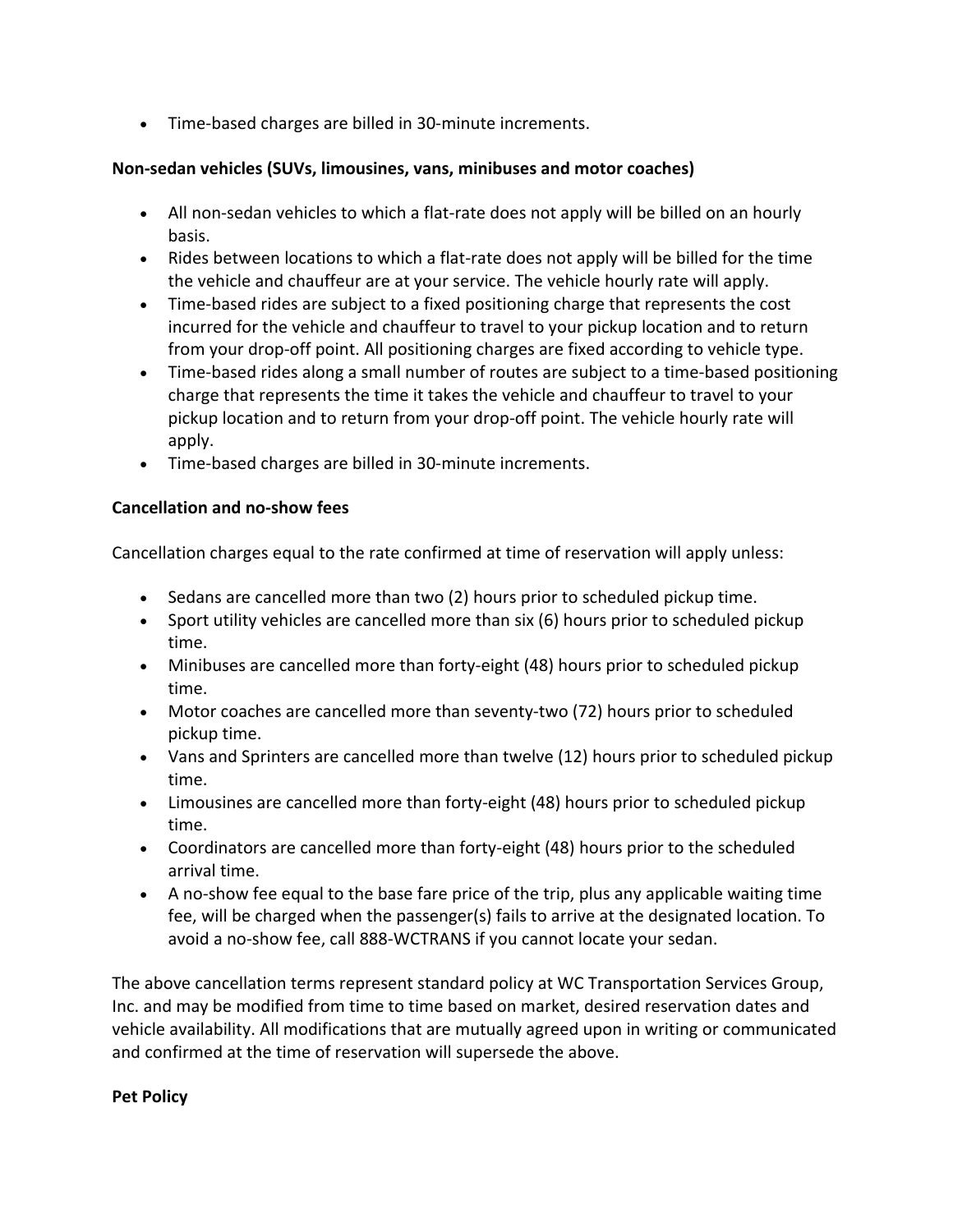Pets are allowed in WC Transportation Services Group, Inc vehicles. If the pet weighs more than 15 pounds, then they must be placed in a kennel crate. Small pets must be leashed or placed in a carrying case and must not travel in the seat next to your chauffeur.

Please note that certified service animals do not need to be placed in a crate. To ensure a smooth ride for both you and your pet it is best to call us beforehand at (800) 672‐7676 to make arrangements so we match you with a pet-friendly chauffeur.

# **Additional**

- Neither WC Transportation Services Group, Inc, nor any of its subcontractors or affiliates, shall be liable for or assume any liability or responsibility whatsoever for any lost or misplaced personal property or any other item left in a vehicle.
- In no event will WC Transportation Services Group, Inc. or any of its subcontractors or affiliates be liable or responsible for damages of any kind caused by any delay in performance or failure to perform, in whole or in part, any of their obligations in connection with the services, where such delay or failure is due in part to fire, earthquake, weather, traffic, road construction, strikes, government sanctioned embargo, flood, act of God, act of war or terrorism, act of any public authority or sovereign government, civil disorder, delay caused by any air or ground passenger carrier, or any other circumstances beyond the reasonable control of WC Transportation Services Group, Inc. , its subcontractors or affiliates.
- WC Transportation Services Group, Inc. does not provide child safety seats. Parents and guardians of children traveling in WC Transportation Services Group, Inc. vehicles are responsible for providing and installing child safety seats in accordance with state and federal laws.
- The following items are prohibited from WC Transportation Services Group, Inc. vehicles: alcoholic beverages, glass containers, smoking, firearms, explosives and fireworks.
- You confirm that you have read our Privacy Policy, which can be found on the WC Transportation Services Group, Inc. website (http://wctsg.com/polocies/) and agree that the terms of such policy are reasonable and satisfactory to you.

### **Disclaimer for WC Transportation Service Group, Inc.**

If you require any more information or have any questions about our site's disclaimer, please feel free to contact us by email at travel@wctsg.com

### **Disclaimers for WC Transportation Service Group, Inc.**

All the information on this website ‐ https://www.wctsg.com ‐ is published in good faith and for general information purpose only. WC Transportation Service Group, Inc. does not make any warranties about the completeness, reliability and accuracy of this information. Any action you take upon the information you find on this website (WC Transportation Service Group, Inc.), is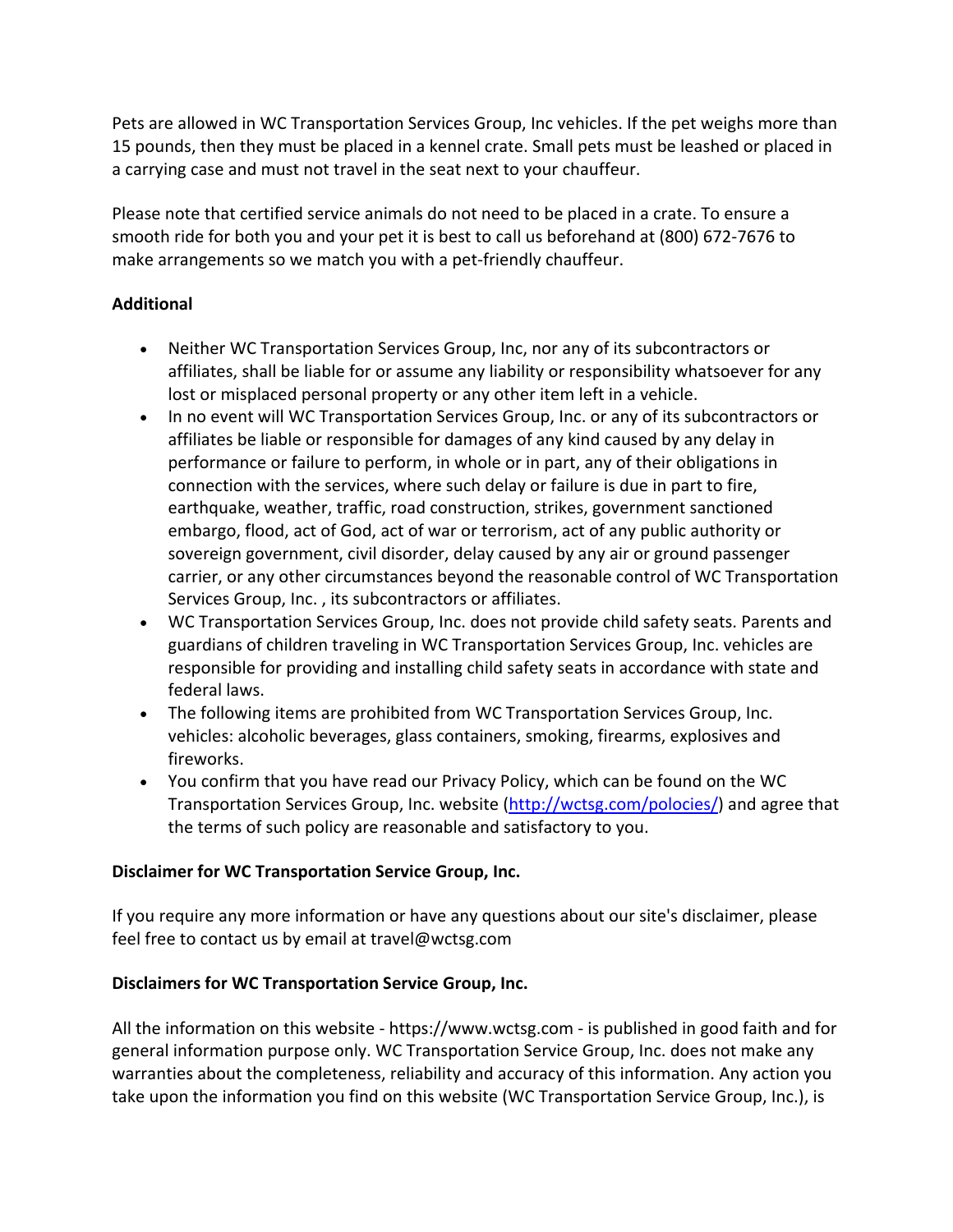strictly at your own risk. WC Transportation Service Group, Inc. will not be liable for any losses and/or damages in connection with the use of our website.

From our website, you can visit other websites by following hyperlinks to such external sites. While we strive to provide only quality links to useful and ethical websites, we have no control over the content and nature of these sites. These links to other websites do not imply a recommendation for all the content found on these sites. Site owners and content may change without notice and may occur before we have the opportunity to remove a link which may have gone 'bad'.

Please be also aware that when you leave our website, other sites may have different privacy policies and terms which are beyond our control. Please be sure to check the Privacy Policies of these sites as well as their "Terms of Service" before engaging in any business or uploading any information.

### **Consent**

By using our website, you hereby consent to our disclaimer and agree to its terms.

#### **Update**

Should we update, amend or make any changes to this document, those changes will be prominently posted here.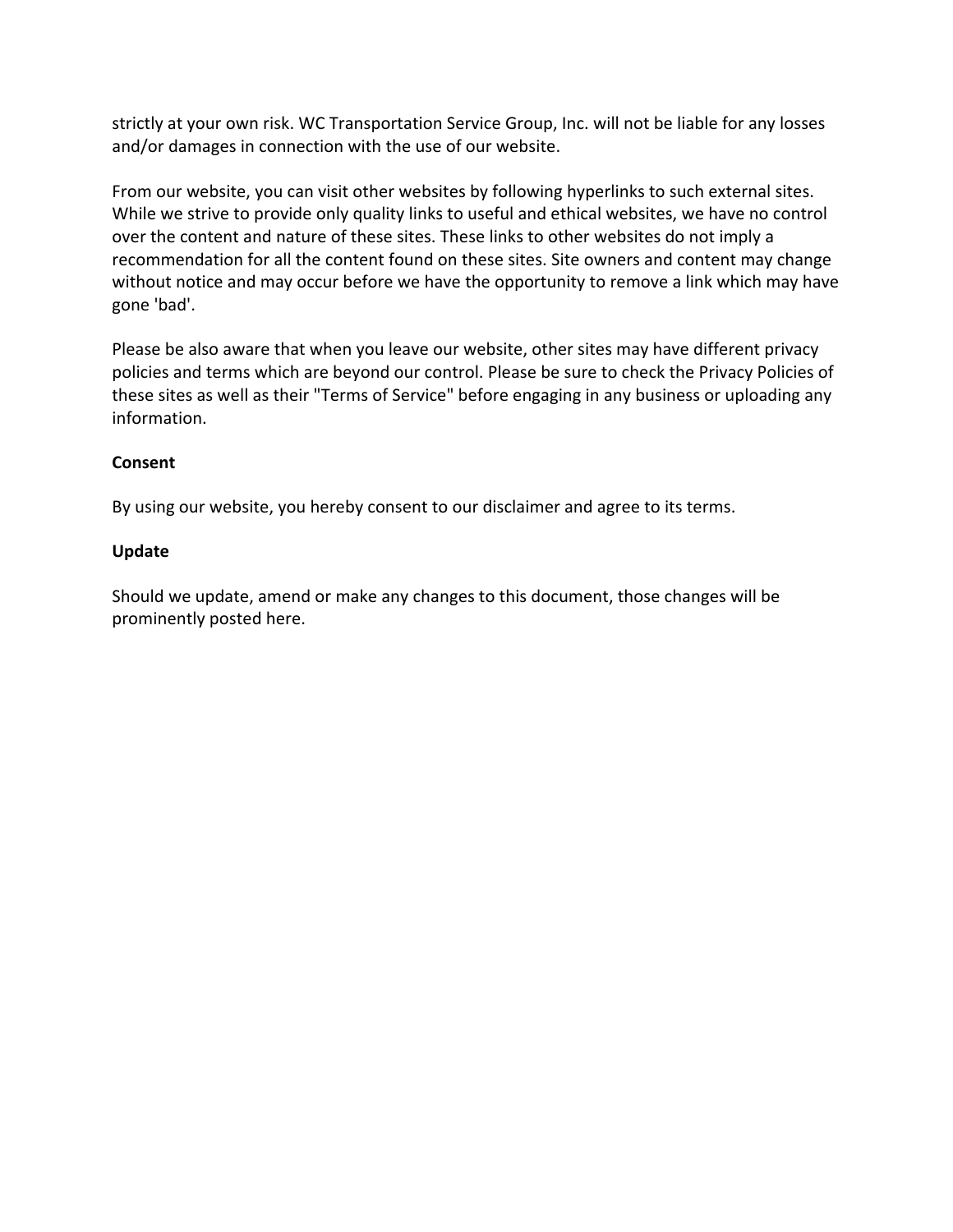# **DUTY OF CARE**

**WC Transportation Service Group understands that there are so many different options for ground transportation, but as part of our commitment to you, we have adopted the standard duty of care that is essential for providing the most professional and reliably safe experience available to you.**

- Proof of proper commercial-for-hire licensing and certifications as governed by local, state and federal regulations
- Proof that the vehicle has undergone regular inspections, is certified safe, and mechanically sound
- Information concerning the passenger and total load limit of the vehicle
- A safe and courteous driver that obeys all traffic laws with proof of commercial vehicle insurance
- A fully vetted and trained driver that has undergone official criminal background checks and pre‐hire drug testing
- A pre-trip safety briefing given either verbally or by video, as per individual state regulations – that details locations of emergency exits, and any applicable emergency procedures
- Access to fully functioning seatbelts for all passengers, as well as a child safety seat restraint system, in accordance with state regulations
- Ready access to the transportation service provider, via email, telephone or in-person, of the ground transportation service to voice any concerns or complaints that arise before, during and after the ride
- A quoted fare for your trip and a final charge that matches that agreed-upon amount (except in cases of changes in trip itinerary or duration)
- Air conditioning or heat on request Regarding the Duty of Care, all ground transportation services and drivers, whose vehicles include but are not limited to sedans, SUVs, vans, mini‐coaches or buses should adopt the following strongly suggested practices. Drivers should be properly screened, licensed and trained, which includes the following:
- Criminal background and security check by a certified agency or equivalent
- Pre-hire drug testing and random testing program, when required by USDOT
- Driver training program that includes driver duties, customer service, safety and defensive driving skills
- Certified medical examination, as required by local, state and federal regulations Ground transportation vehicles should be properly licensed, safe, and commercially insured which includes the following:
- Proper supervision, retraining and discipline when appropriate
- Commercial insurance with liability coverage, as required by local, state and federal regulations
- Proper licensing permits
- Proper modification certification (if applicable)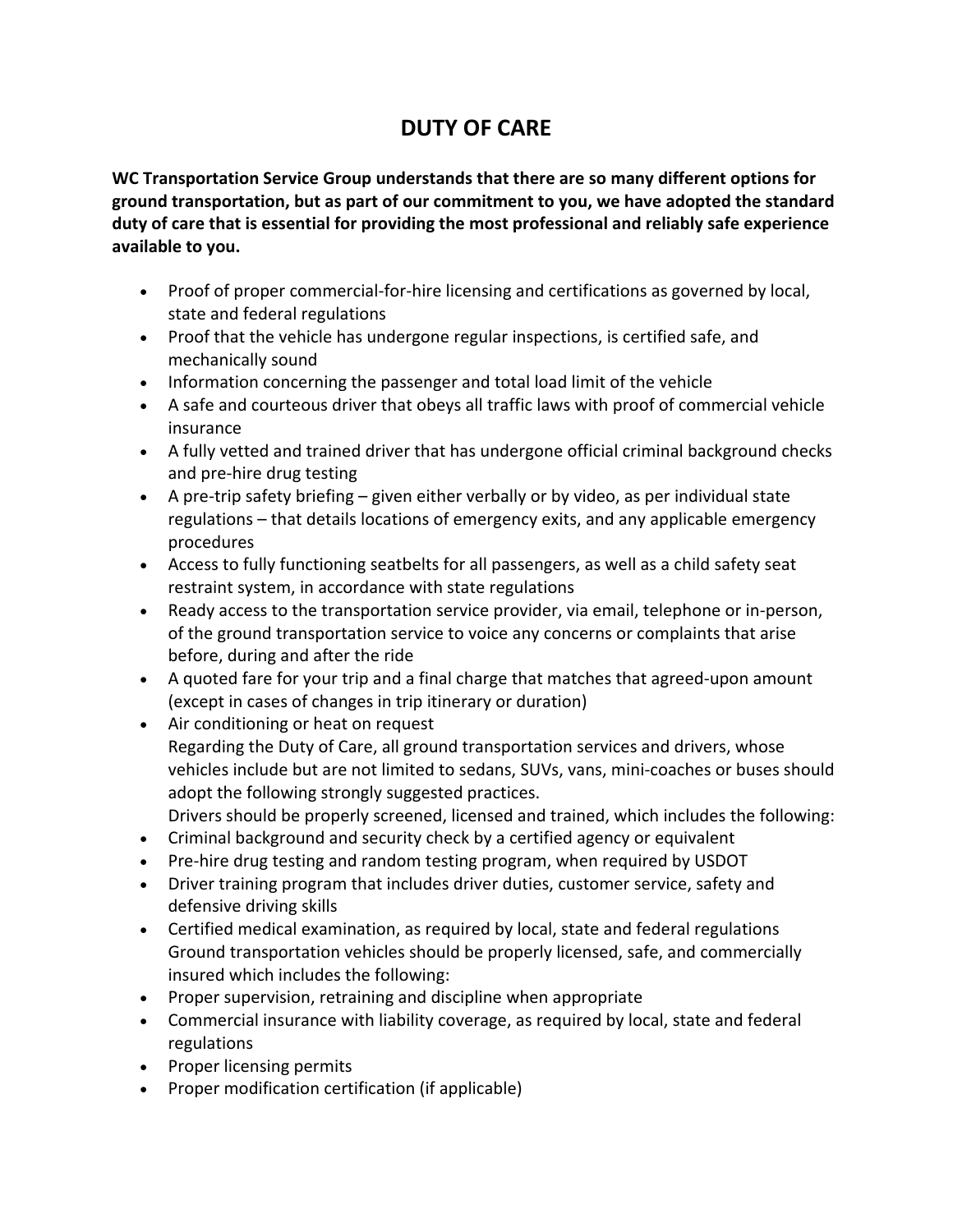Motor vehicle inspections, as required by local, state and federal regulations

**We will continue working hard to maintain this commitment and will continue evolving with any new requirements or suggestions adopted by the NLA (National Limousine Association)**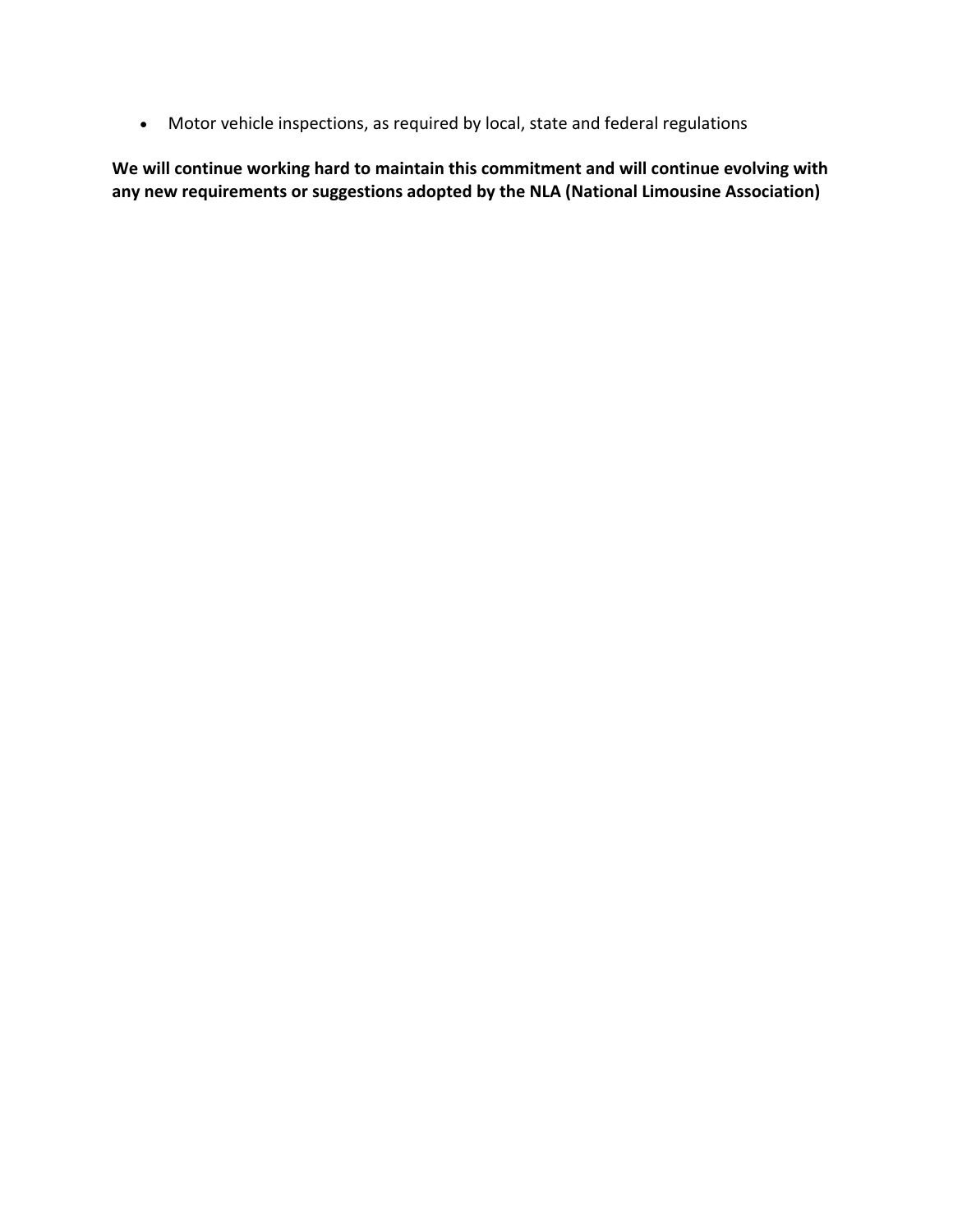# **PRIVACY POLICY**

#### Last updated: May 1st, 2020

This Privacy Policy describes Our policies and procedures on the collection, use and disclosure of Your information when You use the Service and tells You about Your privacy rights and how the law protects You. We use Your Personal data to provide and improve the Service. By using the Service, You agree to the collection and use of information in accordance with this Privacy Policy.

#### **Interpretation and Definitions**

#### *Interpretation*

The words of which the initial letter is capitalized have meanings defined under the following conditions. The following definitions shall have the same meaning regardless of whether they appear in singular or in plural.

#### *Definitions*

For the purposes of this Privacy Policy:

- You means the individual accessing or using the Service, or the company, or other legal entity on behalf of which such individual is accessing or using the Service, as applicable.
- Company (referred to as either "the Company", "We", "Us" or "Our" in this Agreement) refers to WC Transportation Service Group, 120 Industrial Avenue, Little Ferry, NJ 07643.
- Affiliate means an entity that controls, is controlled by or is under common control with a party, where "control" means ownership of 50% or more of the shares, equity interest or other securities entitled to vote for election of directors or other managing authority.
- Account means a unique account created for You to access our Service or parts of our Service.
- Website refers to WC Transportation Service Group, accessible from www.wctsg.com
- Service refers to the Website.
- Country refers to: New Jersey, United States
- Service Provider means any natural or legal person who processes the data on behalf of the Company. It refers to third‐party companies or individuals employed by the Company to facilitate the Service, to provide the Service on behalf of the Company, to perform services related to the Service or to assist the Company in analyzing how the Service is used.
- Third-party Social Media Service refers to any website or any social network website through which a User can log in or create an account to use the Service.
- Personal Data is any information that relates to an identified or identifiable individual.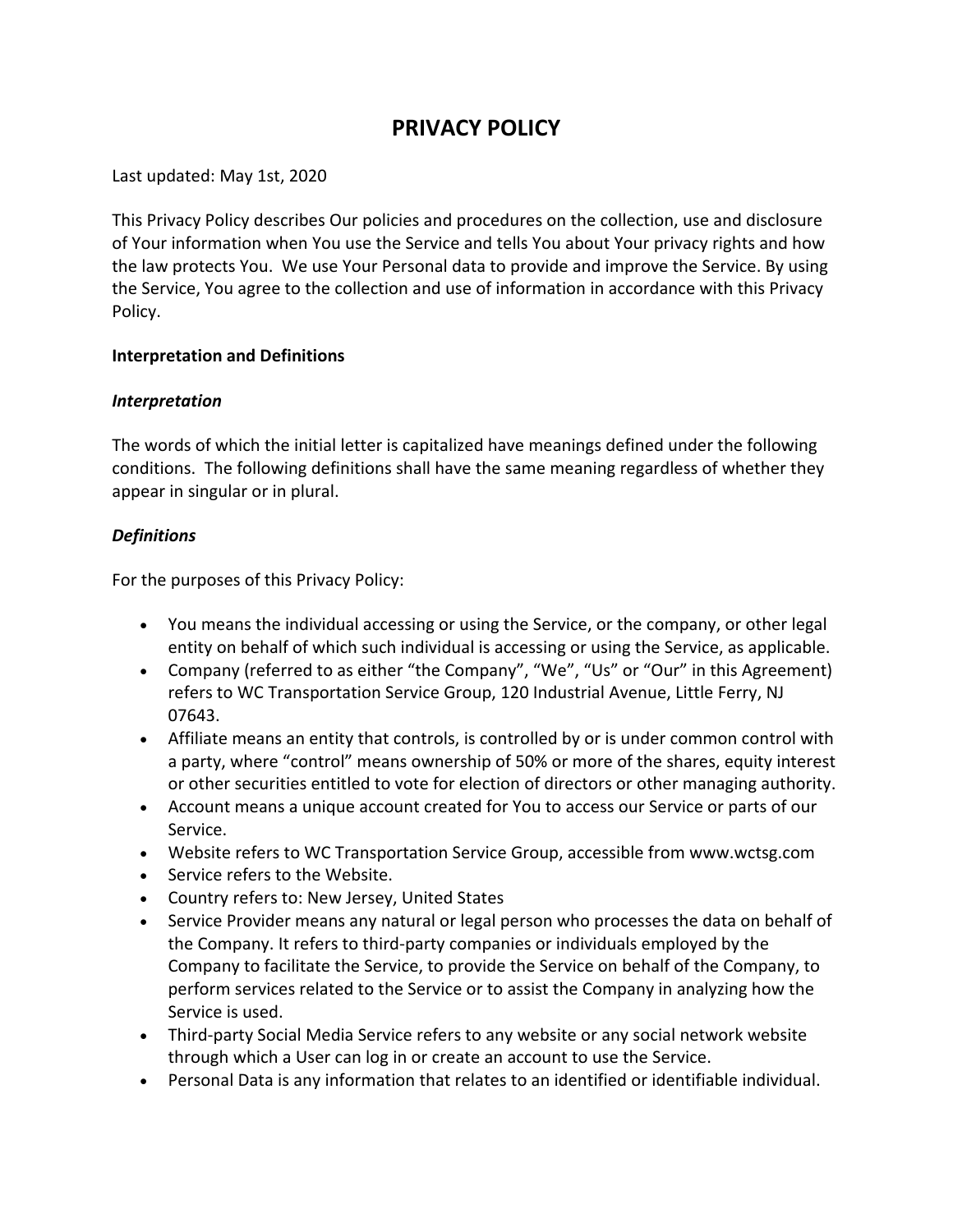- Cookies are small files that are placed on Your computer, mobile device or any other device by a website, containing the details of Your browsing history on that website among its many uses.
- Usage Data refers to data collected automatically, either generated by the use of the Service or from the Service infrastructure itself (for example, the duration of a page visit).

#### **Collecting and Using Your Personal Data**

#### *Types of Data Collected*

#### *Personal Data*

While using Our Service, We may ask You to provide Us with certain personally identifiable information that can be used to contact or identify You. Personally identifiable information may include, but is not limited to:

- Email address
- First name and last name
- Phone number
- Address, State, Province, ZIP/Postal code, City
- Usage Data

#### *Usage Data*

Usage Data is collected automatically when using the Service.

Usage Data may include information such as Your Device's Internet Protocol address (e.g. IP address), browser type, browser version, the pages of our Service that You visit, the time and date of Your visit, the time spent on those pages, unique device identifiers and other diagnostic data.

When You access the Service by or through a mobile device, We may collect certain information automatically, including, but not limited to, the type of mobile device You use, Your mobile device unique ID, the IP address of Your mobile device, Your mobile operating system, the type of mobile Internet browser You use, unique device identifiers and other diagnostic data.

We may also collect information that Your browser sends whenever You visit our Service or when You access the Service by or through a mobile device.

#### *Tracking Technologies and Cookies*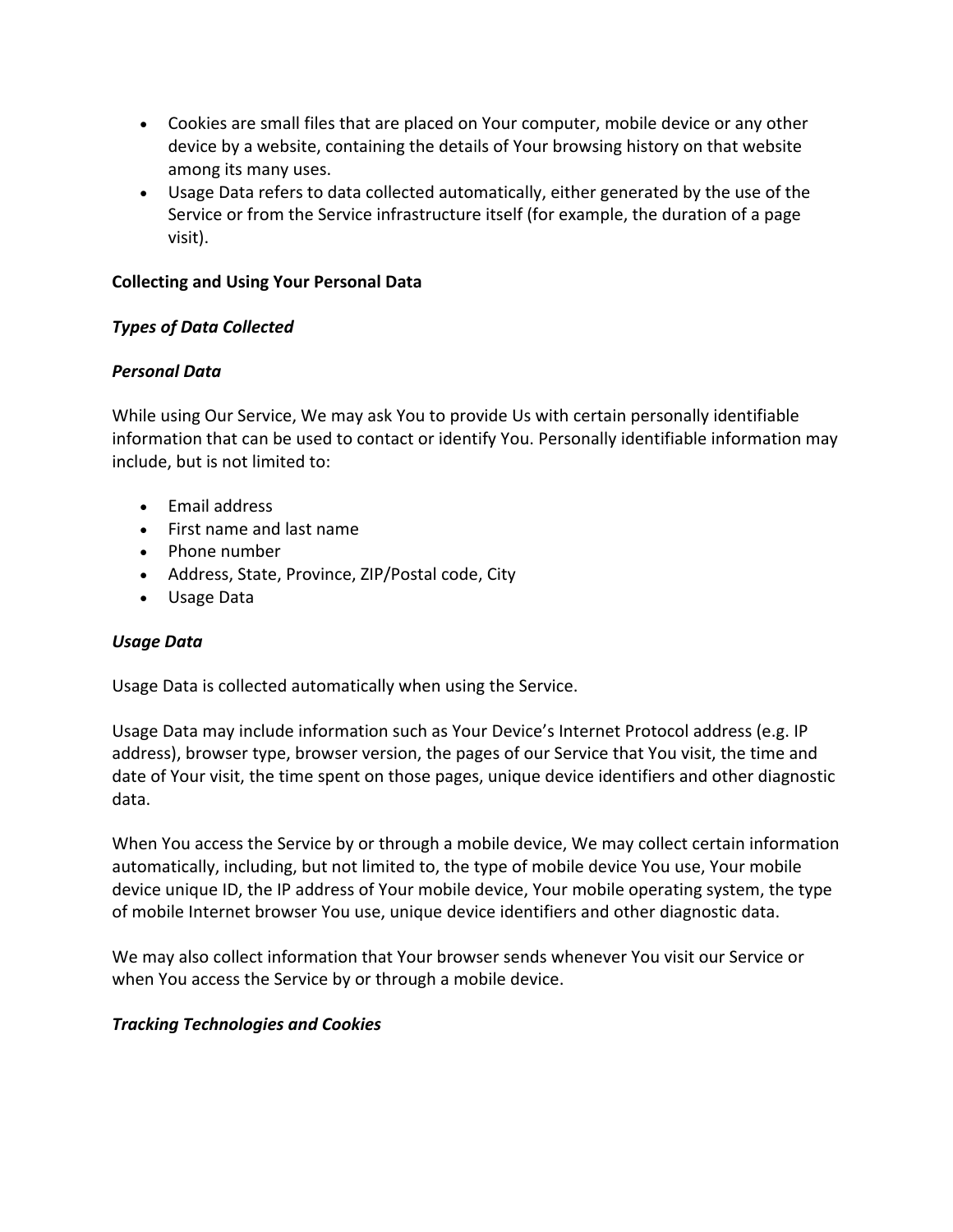We use Cookies and similar tracking technologies to track the activity on Our Service and store certain information. Tracking technologies used are beacons, tags, and scripts to collect and track information and to improve and analyze Our Service.

You can instruct Your browser to refuse all Cookies or to indicate when a Cookie is being sent. However, if You do not accept Cookies, You may not be able to use some parts of our Service.

Cookies can be "Persistent" or "Session" Cookies. Persistent Cookies remain on your personal computer or mobile device when You go offline, while Session Cookies are deleted as soon as You close your web browser.

We use both session and persistent Cookies for the purposes set out below:

• Necessary / Essential Cookies

Type: Session Cookies

Administered by: Us

Purpose: These Cookies are essential to provide You with services available through the Website and to enable You to use some of its features. They help to authenticate users and prevent fraudulent use of user accounts. Without these Cookies, the services that You have asked for cannot be provided, and We only use these Cookies to provide You with those services.

• Cookies Policy / Notice Acceptance Cookies

Type: Persistent Cookies

Administered by: Us

Purpose: These Cookies identify if users have accepted the use of cookies on the Website.

**•** Functionality Cookies

Type: Persistent Cookies

#### Administered by: Us

Purpose: These Cookies allow us to remember choices You make when You use the Website, such as remembering your login details or language preference. The purpose of these Cookies is to provide You with a more personal experience and to avoid You having to re‐enter your preferences every time You use the Website.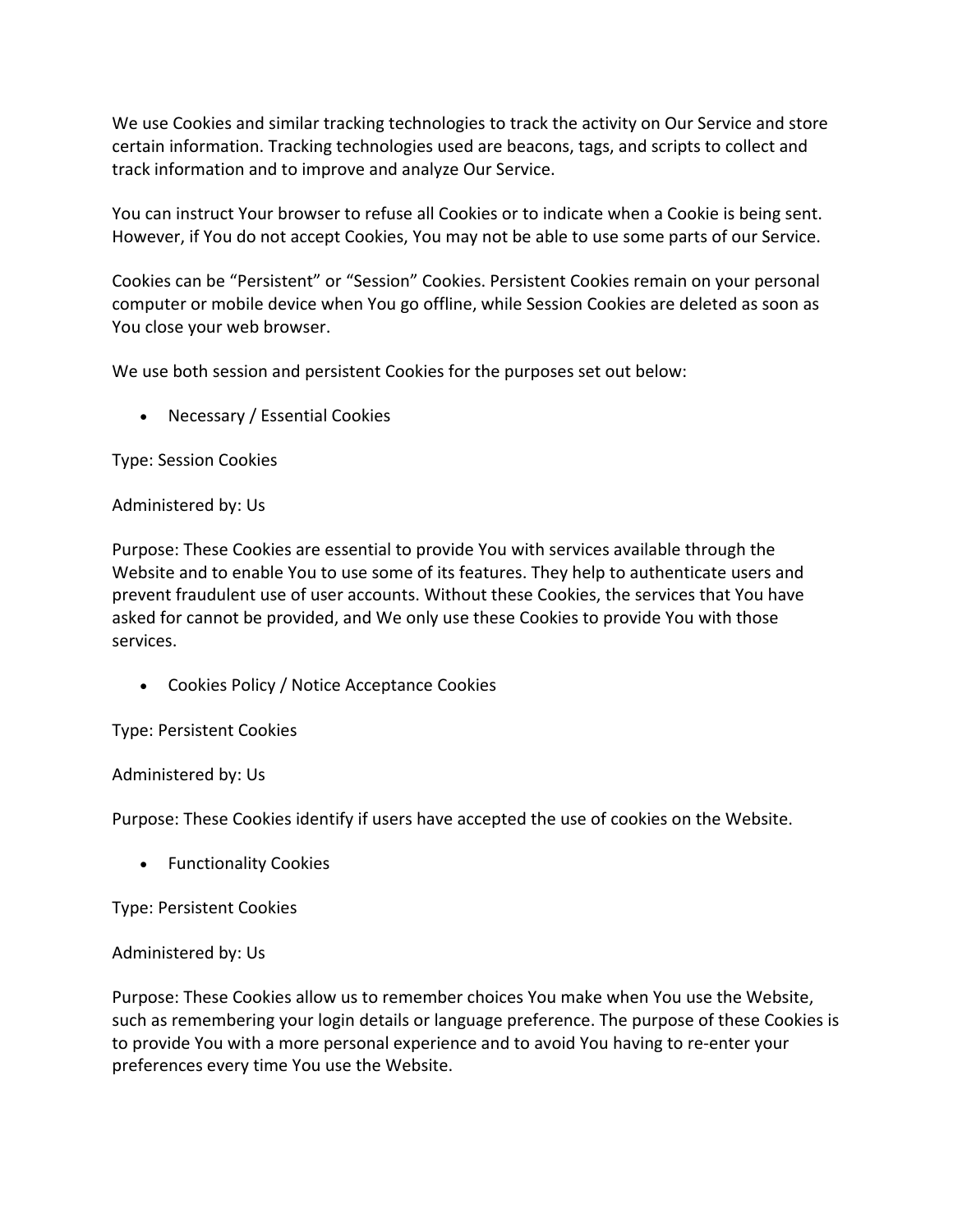For more information about the cookies we use and your choices regarding cookies, please visit our Cookies Policy.

## *Use of Your Personal Data*

The Company may use Personal Data for the following purposes:

- To provide and maintain our Service, including to monitor the usage of our Service.
- To manage Your Account: to manage Your registration as a user of the Service. The Personal Data You provide can give You access to different functionalities of the Service that are available to You as a registered user.
- For the performance of a contract: the development, compliance and undertaking of the purchase contract for the products, items or services You have purchased or of any other contract with Us through the Service.
- To contact You: To contact You by email, telephone calls, SMS, or other equivalent forms of electronic communication, such as a mobile application's push notifications regarding updates or informative communications related to the functionalities, products or contracted services, including the security updates, when necessary or reasonable for their implementation.
- To provide You with news, special offers and general information about other goods, services and events which we offer that are similar to those that you have already purchased or enquired about unless You have opted not to receive such information.
- To manage Your requests: To attend and manage Your requests to Us.

### *We may share your personal information in the following situations:*

- With Service Providers: We may share Your personal information with Service Providers to monitor and analyze the use of our Service, to show advertisements to You to help support and maintain Our Service, to contact You, to advertise on third party websites to You after You visited our Service or for payment processing.
- For Business transfers: We may share or transfer Your personal information in connection with, or during negotiations of, any merger, sale of Company assets, financing, or acquisition of all or a portion of our business to another company.
- With Affiliates: We may share Your information with Our affiliates, in which case we will require those affiliates to honor this Privacy Policy. Affiliates include Our parent company and any other subsidiaries, joint venture partners or other companies that We control or that are under common control with Us.
- With Business partners: We may share Your information with Our business partners to offer You certain products, services or promotions.
- With other users: when You share personal information or otherwise interact in the public areas with other users, such information may be viewed by all users and may be publicly distributed outside. If You interact with other users or register through a Third‐ Party Social Media Service, Your contacts on the Third‐Party Social Media Service may see You name, profile, pictures and description of Your activity. Similarly, other users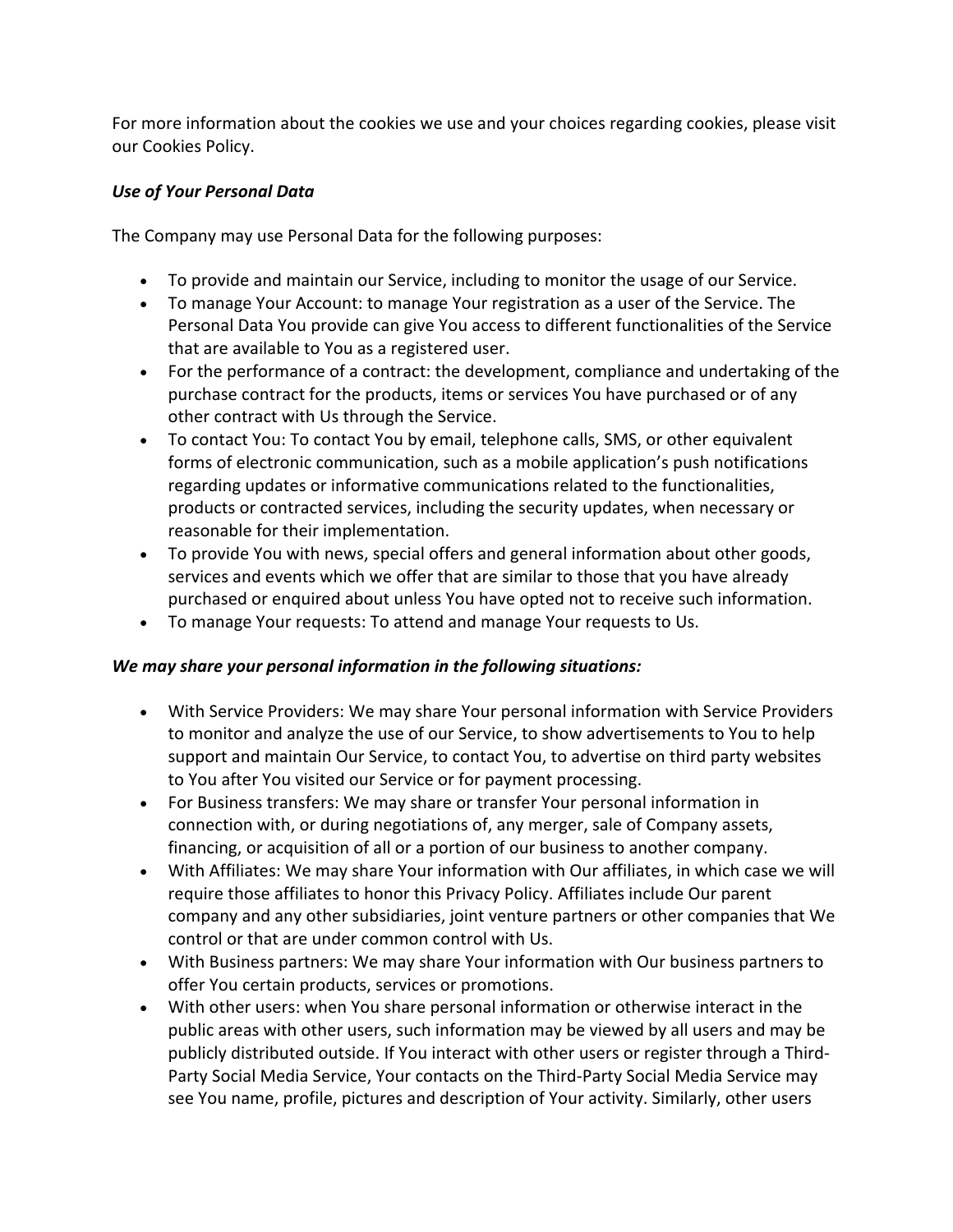will be able to view descriptions of Your activity, communicate with You and view Your profile.

#### *Retention of Your Personal Data*

The Company will retain Your Personal Data only for as long as is necessary for the purposes set out in this Privacy Policy. We will retain and use Your Personal Data to the extent necessary to comply with our legal obligations (for example, if we are required to retain your data to comply with applicable laws), resolve disputes, and enforce our legal agreements and policies.

The Company will also retain Usage Data for internal analysis purposes. Usage Data is generally retained for a shorter period of time, except when this data is used to strengthen the security or to improve the functionality of Our Service, or We are legally obligated to retain this data for longer time periods.

### *Transfer of Your Personal Data*

Your information, including Personal Data, is processed at the Company's operating offices and in any other places where the parties involved in the processing are located. It means that this information may be transferred to — and maintained on — computers located outside of Your state, province, country or other governmental jurisdiction where the data protection laws may differ than those from Your jurisdiction.

Your consent to this Privacy Policy followed by Your submission of such information represents Your agreement to that transfer.

The Company will take all steps reasonably necessary to ensure that Your data is treated securely and in accordance with this Privacy Policy and no transfer of Your Personal Data will take place to an organization or a country unless there are adequate controls in place including the security of Your data and other personal information.

#### **Disclosure of Your Personal Data**

#### *Business Transactions*

If the Company is involved in a merger, acquisition or asset sale, Your Personal Data may be transferred. We will provide notice before Your Personal Data is transferred and becomes subject to a different Privacy Policy.

#### *Law enforcement*

Under certain circumstances, the Company may be required to disclose Your Personal Data if required to do so by law or in response to valid requests by public authorities (e.g. a court or a government agency).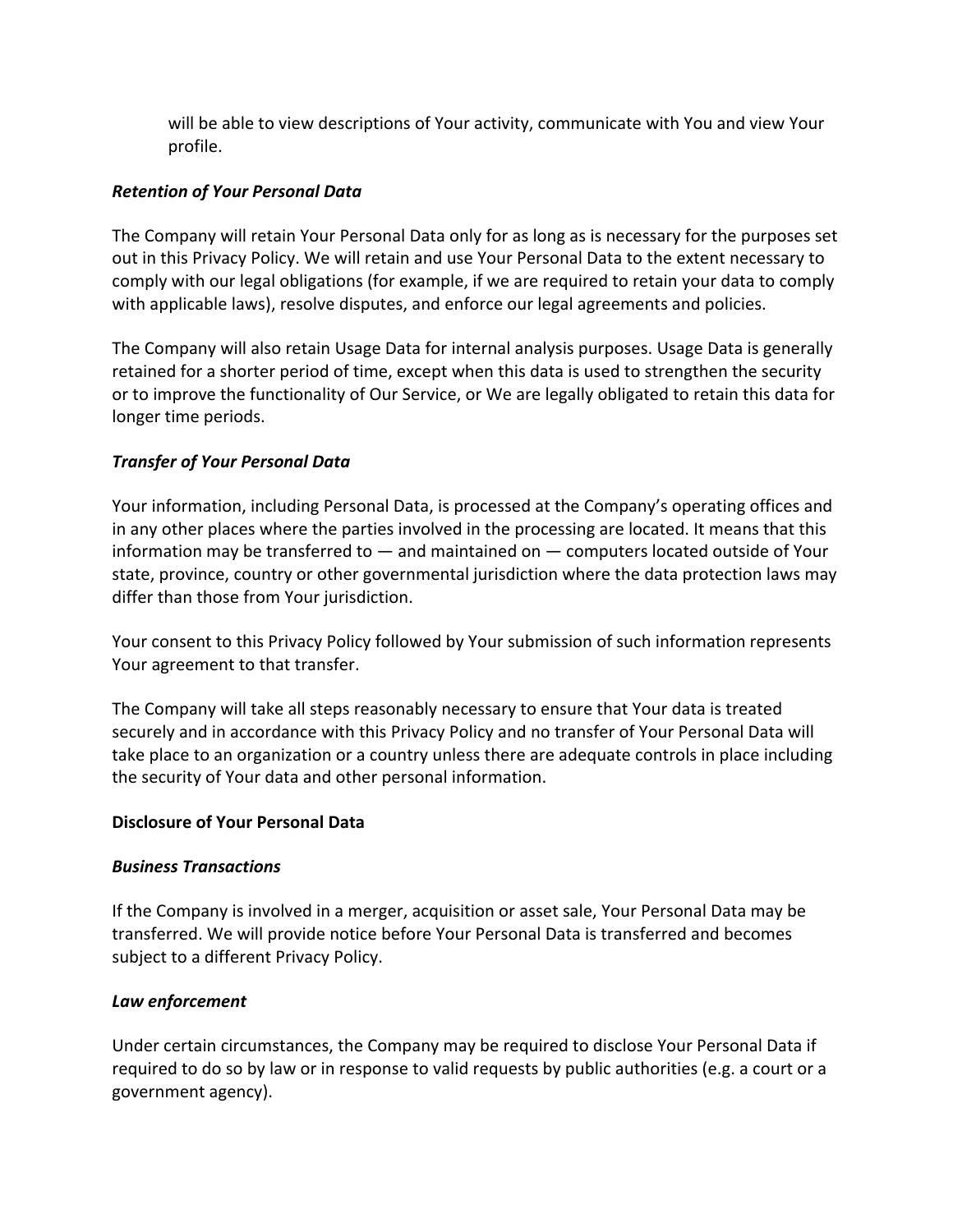#### *Other legal requirements*

The Company may disclose Your Personal Data in the good faith belief that such action is necessary to:

- Comply with a legal obligation
- Protect and defend the rights or property of the Company
- Prevent or investigate possible wrongdoing in connection with the Service
- Protect the personal safety of Users of the Service or the public
- Protect against legal liability

### *Security of Your Personal Data*

The security of Your Personal Data is important to Us, but remember that no method of transmission over the Internet, or method of electronic storage is 100% secure. While We strive to use commercially acceptable means to protect Your Personal Data, We cannot guarantee its absolute security.

#### *Detailed Information on the Processing of Your Personal Data*

Service Providers have access to Your Personal Data only to perform their tasks on Our behalf and are obligated not to disclose or use it for any other purpose.

### *Email Marketing*

We may use Your Personal Data to contact You with newsletters, marketing or promotional materials and other information that may be of interest to You. You may opt-out of receiving any, or all, of these communications from Us by following the unsubscribe link or instructions provided in any email We send or by contacting Us.

We may use Email Marketing Service Providers to manage and send emails to You.

### *Payments*

We may provide paid products and/or services within the Service. In that case, we may use third‐party services for payment processing (e.g. payment processors).

We will not store or collect Your payment card details. That information is provided directly to Our third‐party payment processors whose use of Your personal information is governed by their Privacy Policy. These payment processors adhere to the standards set by PCI‐DSS as managed by the PCI Security Standards Council, which is a joint effort of brands like Visa, Mastercard, American Express and Discover. PCI‐DSS requirements help ensure the secure handling of payment information.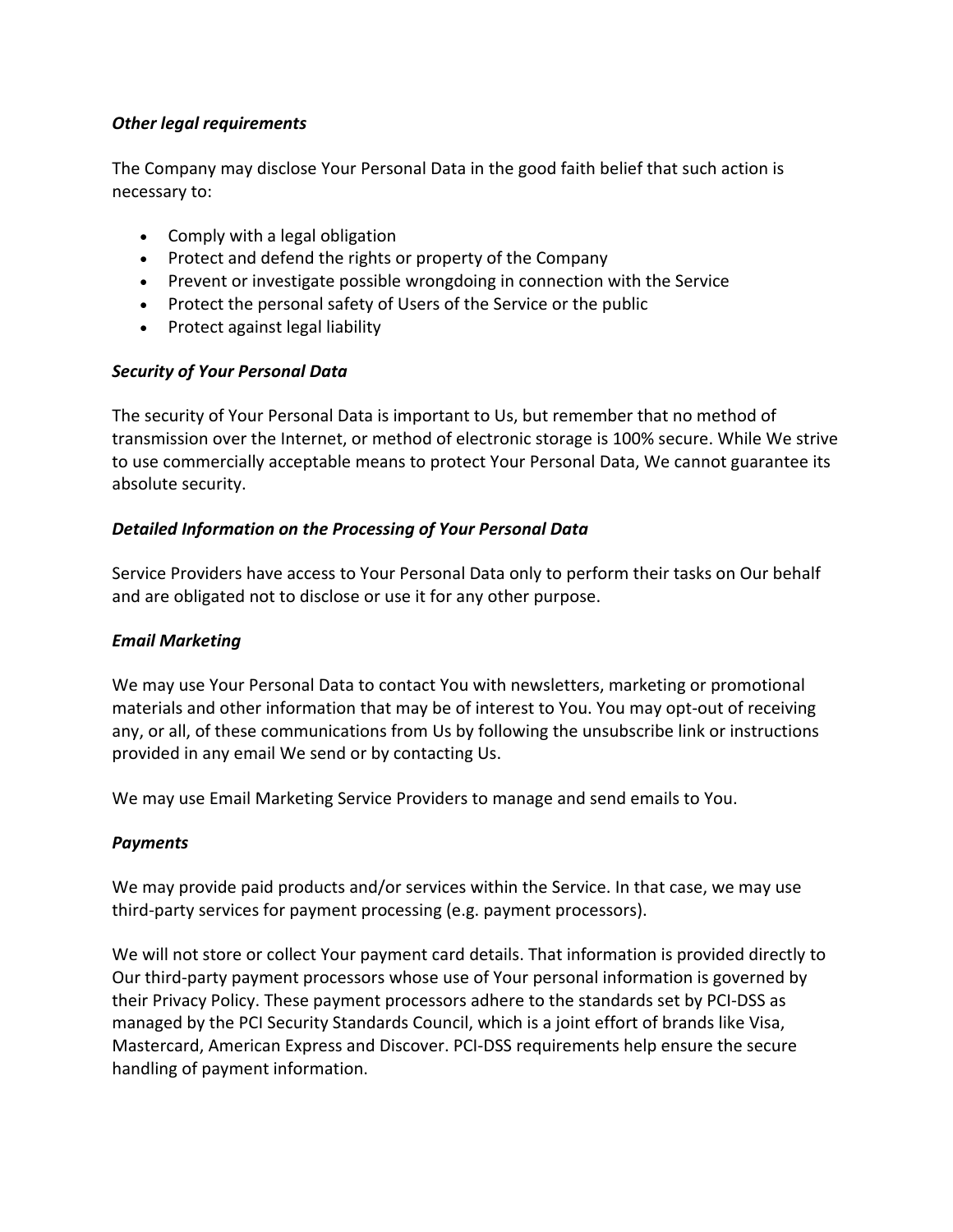#### *Children's Privacy*

Our Service does not address anyone under the age of 13. We do not knowingly collect personally identifiable information from anyone under the age of 13. If You are a parent or guardian and You are aware that Your child has provided Us with Personal Data, please contact Us. If We become aware that We have collected Personal Data from anyone under the age of 13 without verification of parental consent, We take steps to remove that information from Our servers.

We also may limit how We collect, use, and store some of the information of Users between 13 and 18 years old. In some cases, this means We will be unable to provide certain functionality of the Service to these users.

If We need to rely on consent as a legal basis for processing Your information and Your country requires consent from a parent, We may require Your parent's consent before We collect and use that information.

#### *Links to Other Websites*

Our Service may contain links to other websites that are not operated by Us. If You click on a third party link, You will be directed to that third party's site. We strongly advise You to review the Privacy Policy of every site You visit.

We have no control over and assume no responsibility for the content, privacy policies or practices of any third party sites or services.

#### Changes to this Privacy Policy

We may update our Privacy Policy from time to time. We will notify You of any changes by posting the new Privacy Policy on this page.

We will let You know via email and/or a prominent notice on Our Service, prior to the change becoming effective and update the "Last updated" date at the top of this Privacy Policy.

You are advised to review this Privacy Policy periodically for any changes. Changes to this Privacy Policy are effective when they are posted on this page.

#### **Contact Us**

If you have any questions about this Privacy Policy, you may contact us:

- By email: privacy@wctsg.com
- By mail:
	- o Privacy Team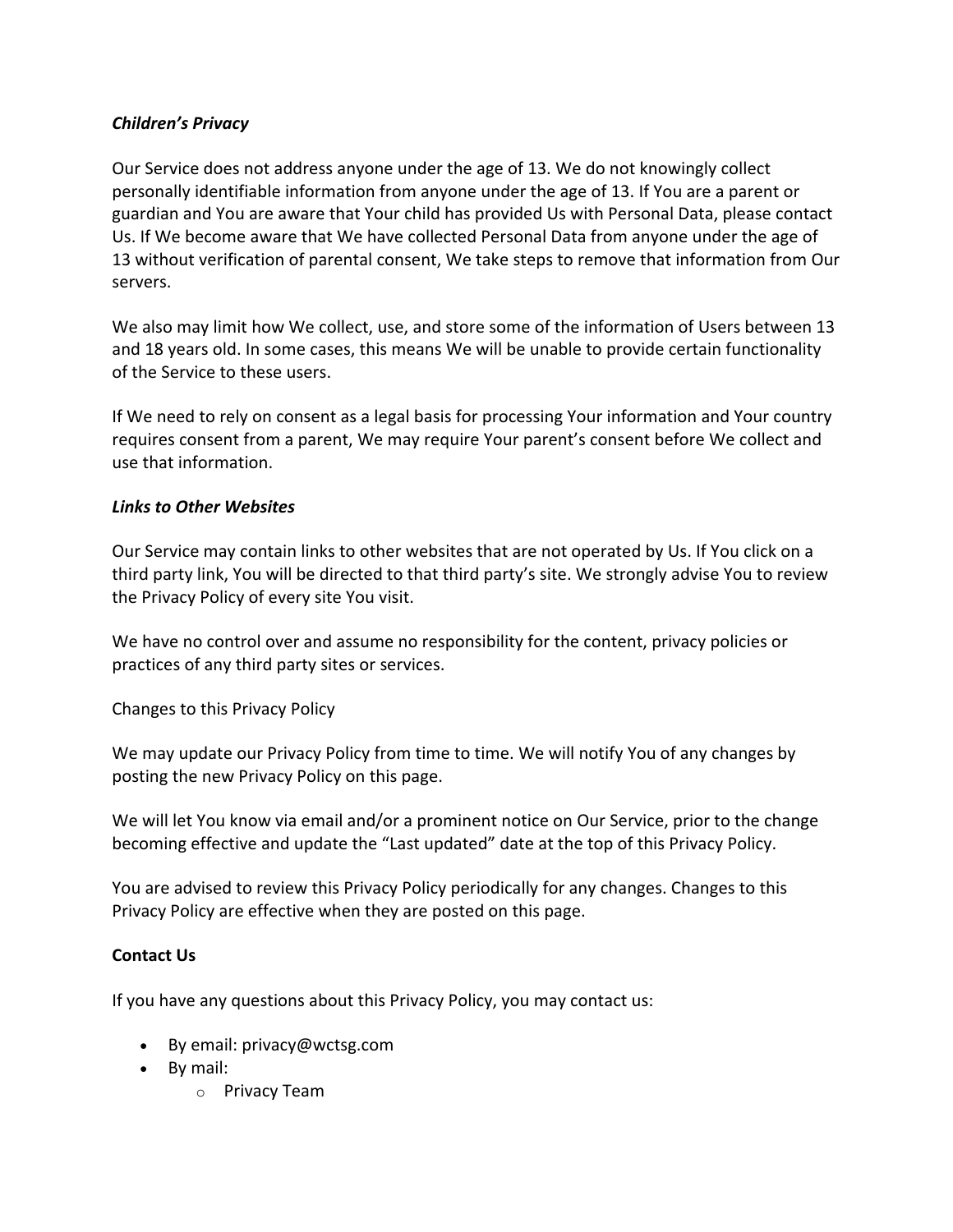- o WC Transportation Service Group, Inc.
- o 120 Industrial Avenue
- o Little Ferry, NJ 07643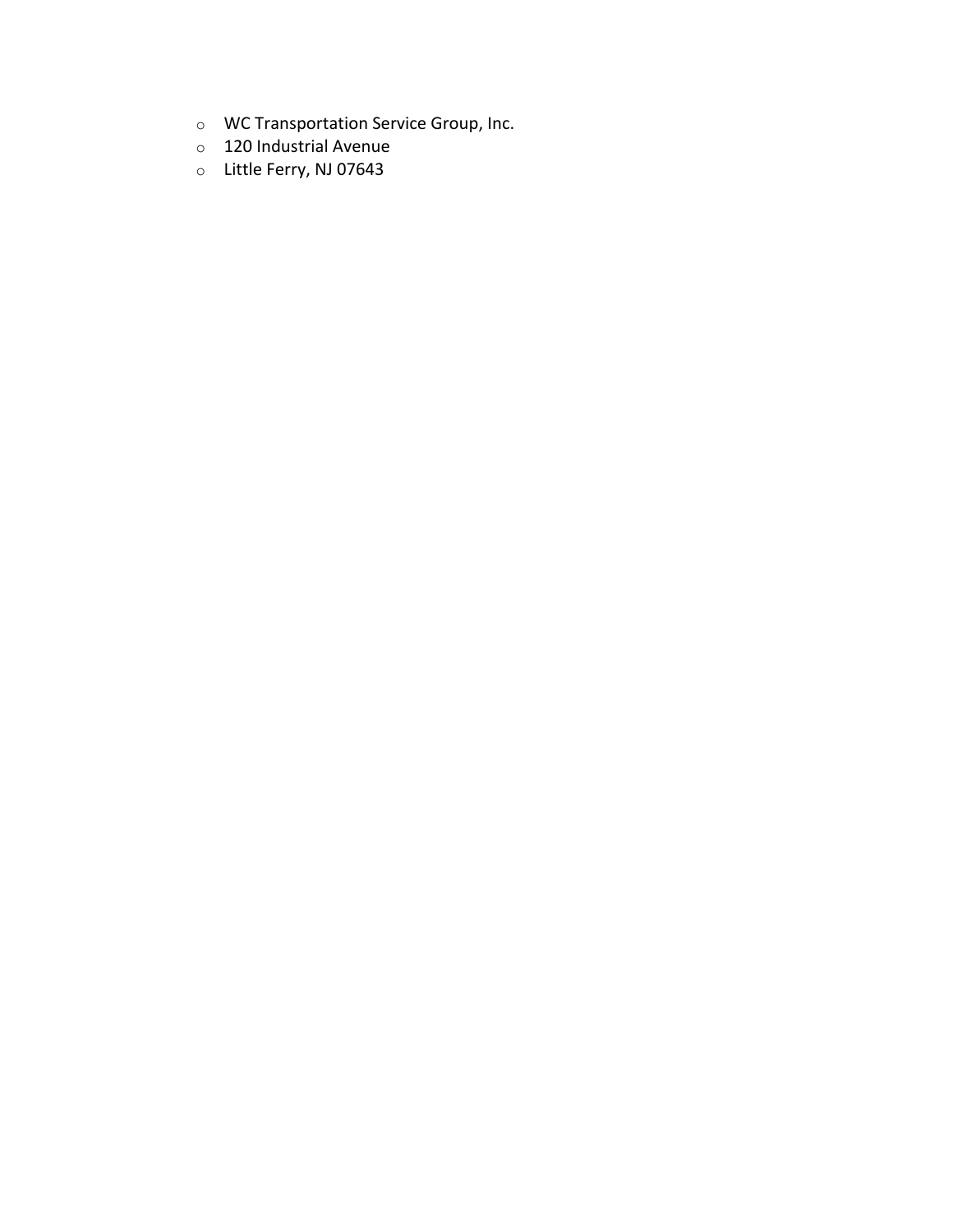# **COOKIE POLICY (US)**

This page was last changed on May 2, 2020, last checked on May 2, 2020 and applies to citizens *of the United States.*

# **1. Introduction**

Our website, https://wctsg.com (hereinafter: "the website") uses cookies and other related technologies (for convenience all technologies are referred to as "cookies"). Cookies are also placed by third parties we have engaged. In the document below we inform you about the use of cookies on our website.

## **2. What are cookies?**

A cookie is a small simple file that is sent along with pages of this website and stored by your browser on the hard drive of your computer or another device. The information stored therein may be returned to our servers or to the servers of the relevant third parties during a subsequent visit.

# **3. What are scripts?**

A script is a piece of program code that is used to make our website function properly and interactively. This code is executed on our server or on your device.

### **4. What is a web beacon?**

A web beacon (or a pixel tag) is a small, invisible piece of text or image on a website that is used to monitor traffic on a website. In order to do this, various data about you is stored using web beacons.

# **5. Consent**

When you visit our website for the first time, we will show you a pop-up with an explanation about cookies. You do have the right to opt‐out and to object against the further use of non‐ functional cookies.

5.1 Manage your consent settings

Functional cookies

Marketing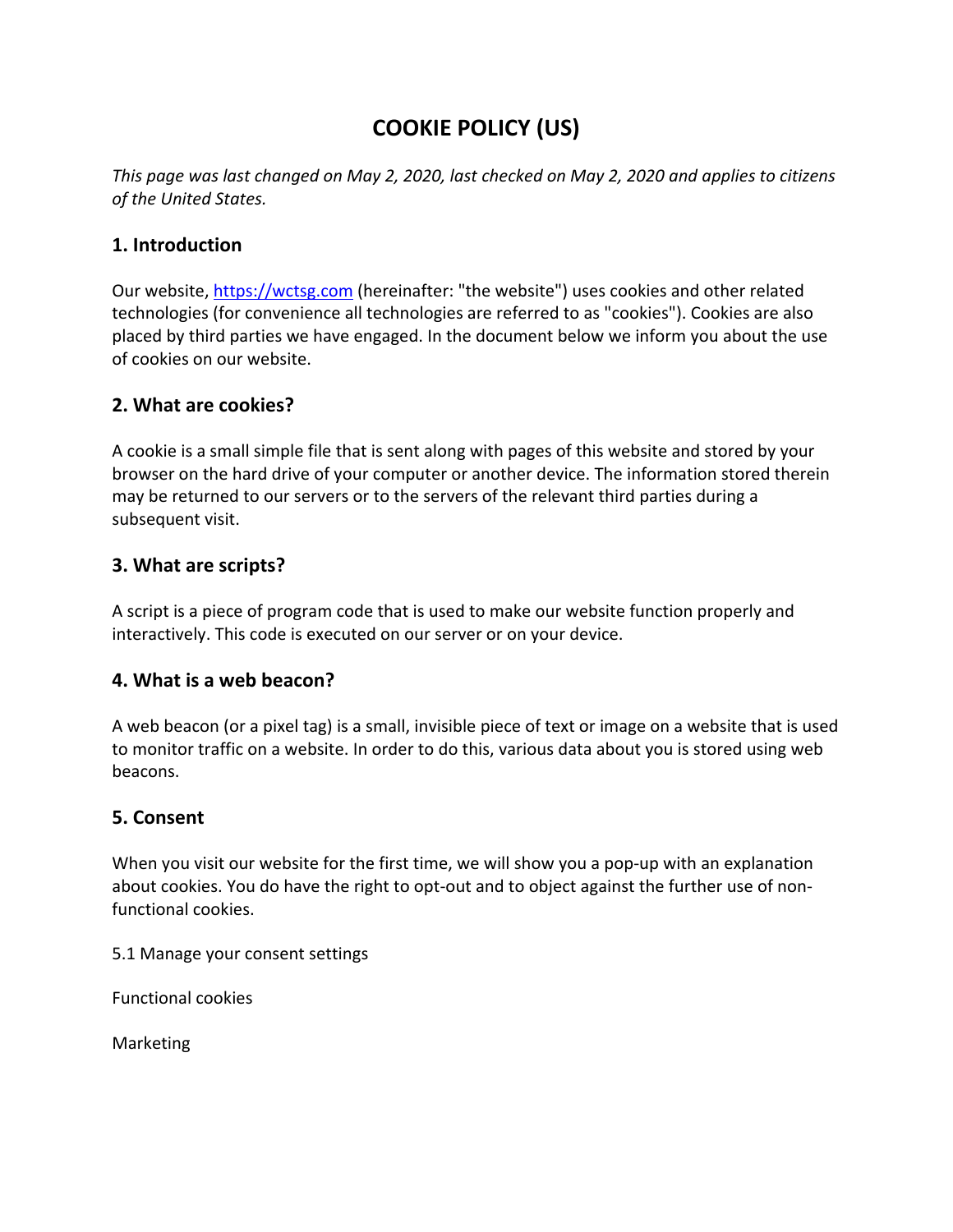You can also disable the use of cookies via your browser, but please note that our website may no longer work properly.

# **6. Cookies**

## 6.1 Technical or functional cookies

Some cookies ensure that certain parts of the website work properly and that your user preferences remain known. By placing functional cookies, we make it easier for you to visit our website. This way, you do not need to repeatedly enter the same information when visiting our website and, for example, the items remain in your shopping cart until you have paid. We may place these cookies without your consent.

## 6.2 Advertising cookies

On this website we use advertising cookies, enabling us to gain insights into the campaign results. This happens based on a profile we create based on your behavior on https://wctsg.com. With these cookies you, as website visitor are linked to a unique ID, but will not profile your behavior and interests to serve personalized ads.

You can object to the tracking by these cookies by clicking the "Revoke cookie consent" button.

## 6.3 Social media buttons

On our website we have included buttons for Facebook, Twitter, LinkedIn and Instagram to promote webpages (e.g. "like", "pin") or share (e.g. "tweet") on social networks like Facebook, Twitter, LinkedIn and Instagram. These buttons work using pieces of code coming from Facebook, Twitter, LinkedIn and Instagram themselves. This code places cookies. These social media buttons also can store and process certain information, so a personalized advertisement can be shown to you.

Please read the privacy statement of these social networks (which can change regularly) to read what they do with your (personal) data which they process using these cookies. The data that is retrieved is anonymized as much as possible. Facebook, Twitter, LinkedIn and Instagram are located in the United States.

# **7. Placed cookies**

| Divi (Elegant Themes)      |         |                                    |
|----------------------------|---------|------------------------------------|
| Name                       |         | <b>Retention Function</b>          |
| <b>Functional</b>          |         |                                    |
| et builder product version | session | Store a version number for updates |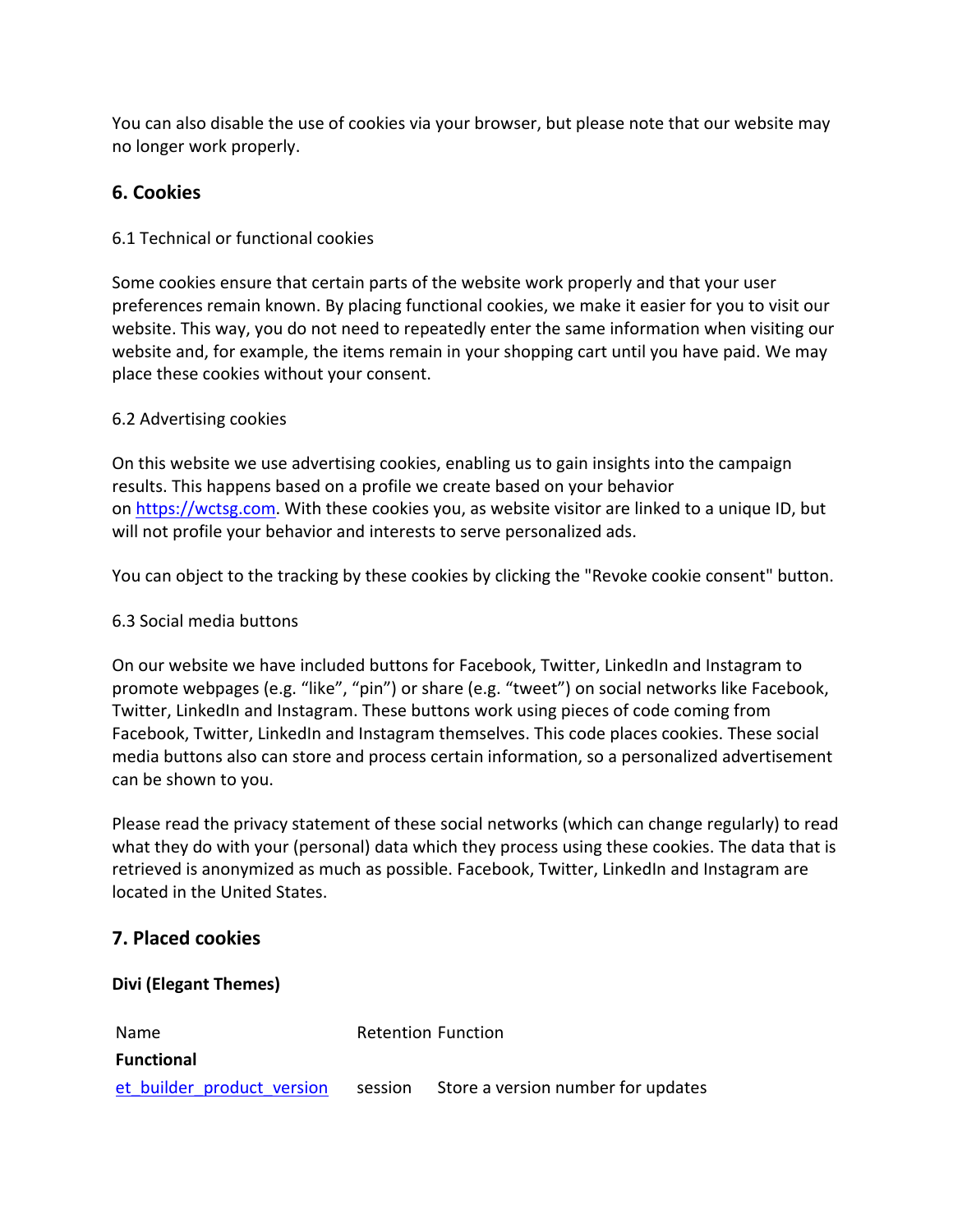et fb\_module\_data session Provide functions across pages et-pb-recent-items-font family persistent Provide functions across pages et-pb-recent-items-colors persistent Provide functions across pages **Purpose pending investigation** et‐saved‐post‐\* et‐saved‐post‐\*

#### **Sharing**

This data is not shared with third parties.

**Tidio Live Chat**

Name Retention Function **Purpose pending investigation** tidio state \*

#### **Sharing**

This data is not shared with third parties.

#### **Google Analytics**

| Name                          | <b>Retention Function</b> |                                    |
|-------------------------------|---------------------------|------------------------------------|
| <b>Statistics (anonymous)</b> |                           |                                    |
| <u>ga</u>                     | 2 years                   |                                    |
| gid                           | 1 day                     | Count and track pageviews          |
| gat                           |                           | 1 minute Filter requests from bots |
| <b>Statistics</b>             |                           |                                    |
| gat gtag UA *                 |                           | 1 minute Store a unique user ID    |
| gat $UA-*$                    | session                   |                                    |

#### **Sharing**

This data is not shared with third parties.

#### **WPForms**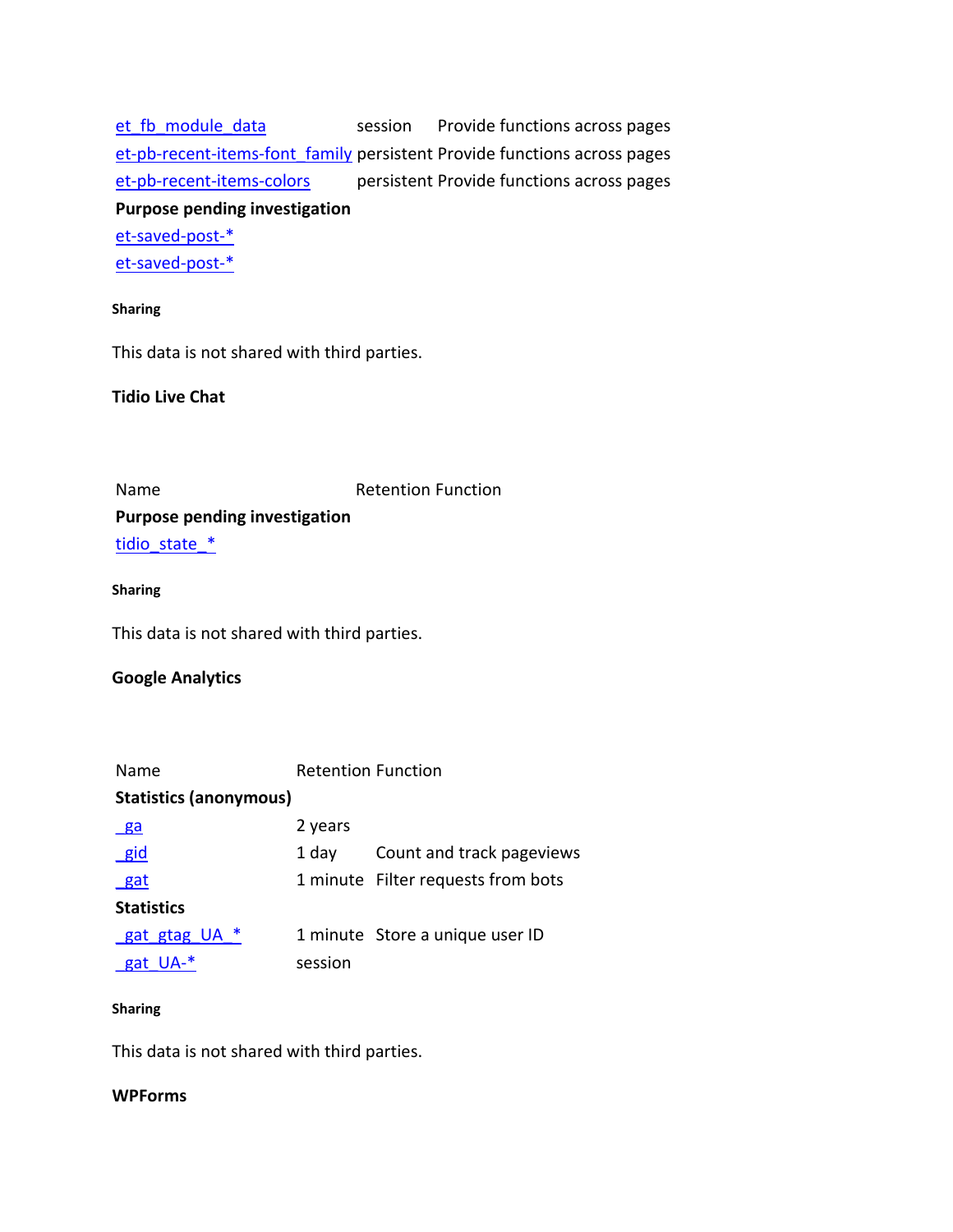Name Retention Function

#### **Preferences**

wpfuuid 11 years Store a unique user ID

#### **Sharing**

This data is not shared with third parties.

**ET Editor**

Name Retention Function **Purpose pending investigation**

et‐editor‐available‐post‐\*

#### **Sharing**

This data is not shared with third parties.

### **Google Tag Manager**

Name Retention Function **Marketing/Tracking** gat gtag  $UA * 1$  1 hour Track conversions

#### **Sharing**

This data is not shared with third parties.

# **8. Your rights with respect to personal data**

You have the following rights with respect to your personal data:

- you may submit a request for access to the data we process about you;
- you may object to the processing;
- you may request an overview, in a commonly used format, of the data we process about you;
- you may request correction or deletion of the data if it is incorrect or not or no longer relevant, or to ask to restrict the processing of the data.